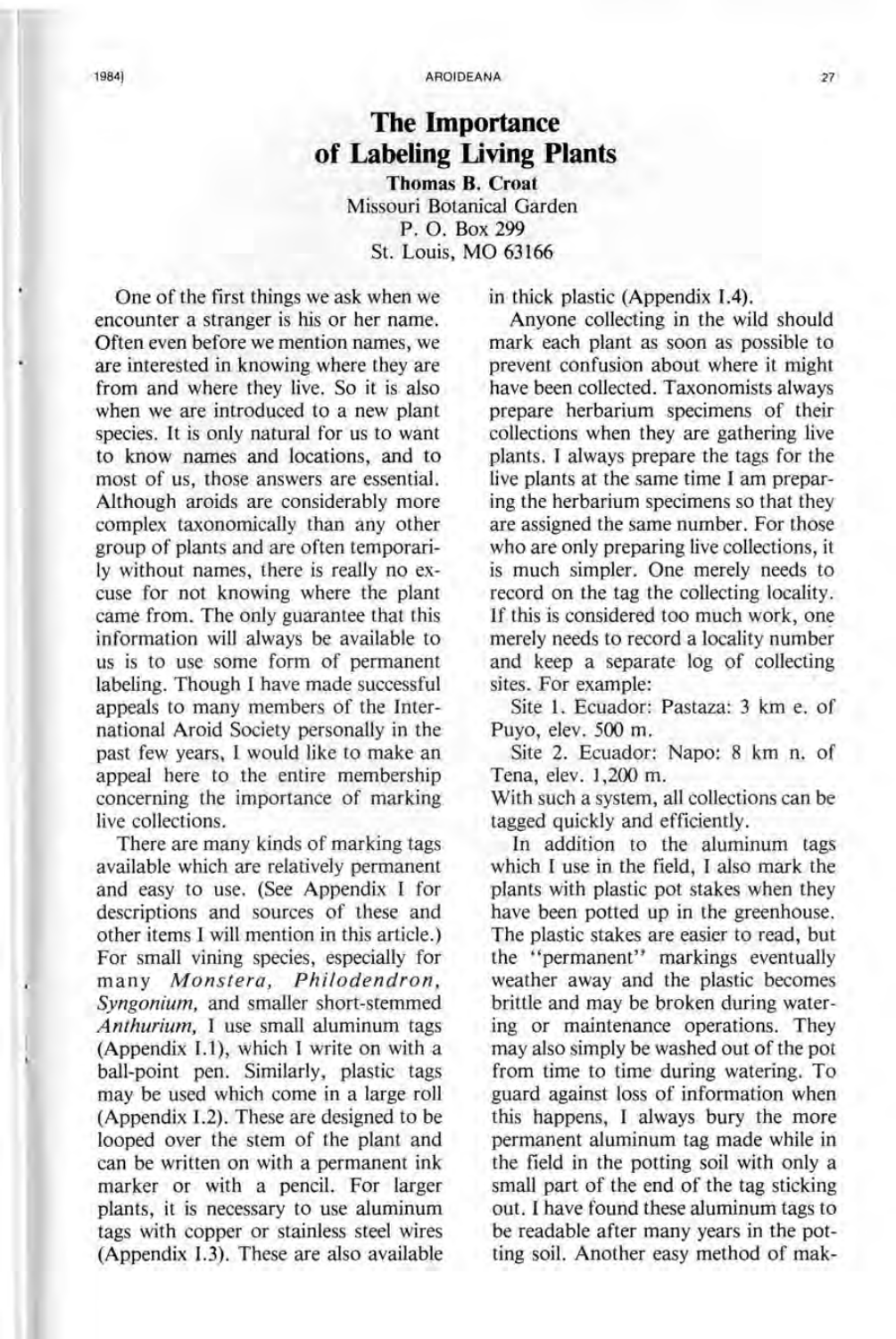ing permanent pot tags, which can be buried, is with a tape-writing device (Appendix 1.5) which will emboss letters or numbers into vinyl plastic, aluminum or stainless steel tape.

Just as important as the marking of plants collected in the field is the marking of any propagules, cuttings, or seeds of a wild-collected plant. Once a plant leaves the original collector, there is often little hope of reconstructing precise information about its source of origin. Cuttings should be marked as soon as they are made and seeds as soon as they are removed. Unless one's plant collection is very small, it is best not to try to rely on memory. I have visited many collections and it is rare indeed to find an unmarked collection of any size where the collector could remember the source of all his collections. Moreover, I have found cases where a specific collection is reported to have come from one place on one visit and another place on another visit. Clearly one's memory will not serve long for a sizable collection, and tagging plants is the only solution. It is equally important for those who receive plants from friends or from commercial dealers to demand accurate source information. Sometimes a bit of sleuthing is neccessary, and often by tracing back only two or three transfers of the plant, one can come up with the original collector and probably get accurate source data.

For those with an especially intense interest in their collection, I would seggest starting a card file for the collection, assigning a unique number beginning with 1 for the first plant, and then continuing to add to the series as additional plants are acquired. This collection card, in addition to having the collection number and the name of the plant, should also contain the source of origin. For example:

Ecuador: Pastaza: 3 km e. of Puyo, 500 m., June 1, 1980, or

Received from Joe Wright, 6-3-83. The same card can be used to record how many duplicates of the collection there are, to whom the cuttings are sent and when, as well as any other pertinent information. Then if a plant is propagated and distributed, a tag with the collector's name and number should be sent along with the plant. The reason for this is that all plants, even different members of the same species, are unique and even though a plant is propagated and distributed, the original source of that particular genotype will be traceable.

Plants of known hybrid origin should also be carefully marked, but assigned another number. Several of us have adopted a system for identifying hybrids. This system, which I adopted from Dr. Richard Sheffer, involves marking the hybrids with our initials followed by a pollination number; this number is then recorded in a ledger which gives data on parentage. For example: TC278 is a hybrid of *A. purpureospathum* Croat and *A. luteynii* Croat. Both of the parents have regular Croat collecting numbers but because the plant is a hybrid, it gets a different unique number in a different series preceded by my initials (unlike my collecting numbers which are preceded by my full last name, e.g., *Croat 386(0).* 

Now that I have stressed the need for tagging live plants and how it might be done, some will still ask how important it is. Certainly the tagging of plants is a lot of work and some expense. Is it really worth it? The comment will be made, "I really don't care where they come from as long as they're pretty." Some people, I suspect, don't mark their plants because they don't want anyone else to find them. I don't adhere to this long-standing idiosyncrasy in plant collectors, preferring instead to see plants widely distributed so that everyone can enjoy them. The marking system I described earlier, using numbers for localities, does not automatically divulge any information to competitors, but still leaves data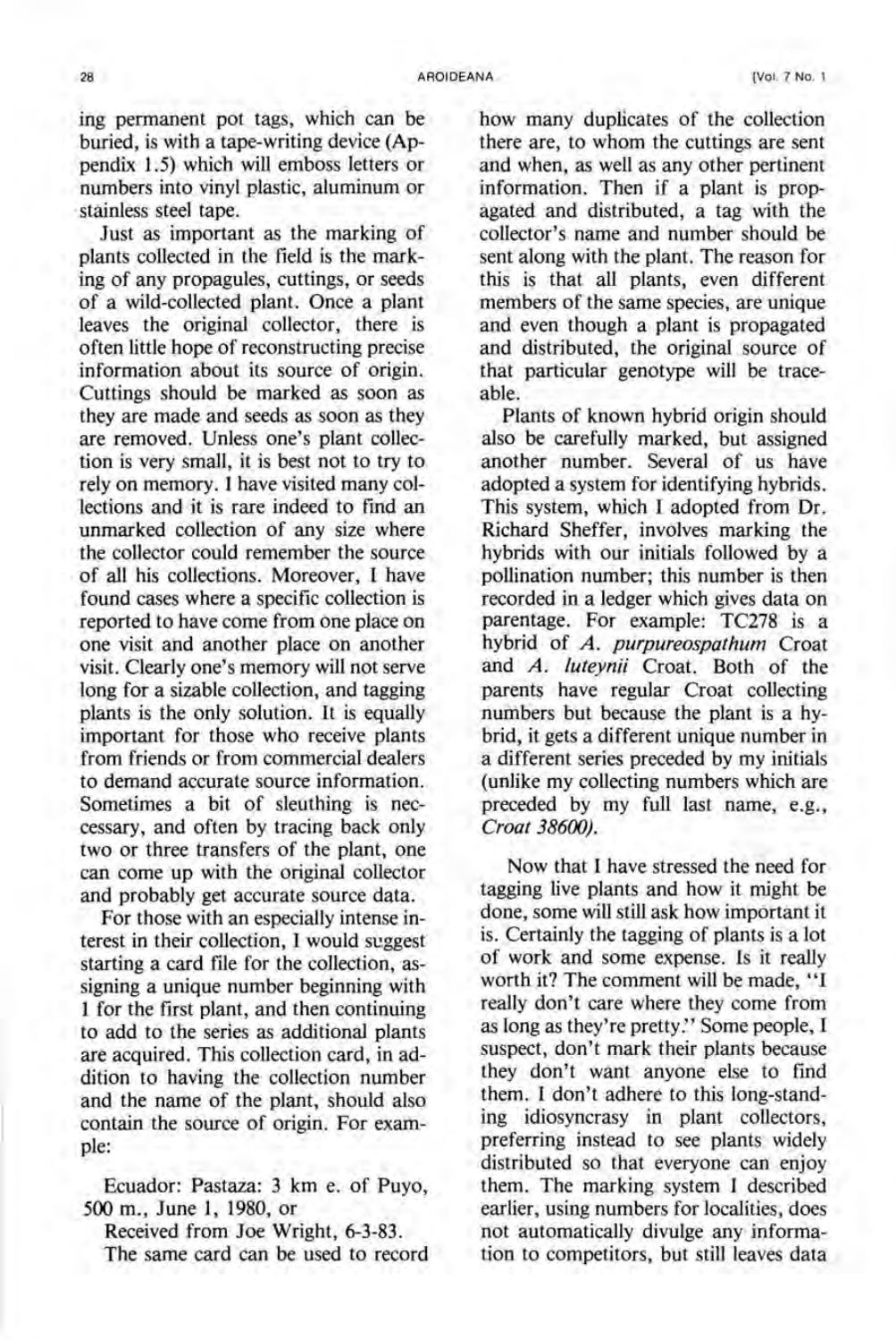accessible if the collection proves to be scientifically valuable. If one wants to be particularly devious, these numbers can be further encoded so that special plants have a unique locality number.

In reply to all of the objections raised, I can only say that tagging is not only worth it but essential if the taxonomic puzzle of the aroid family is to be solved before the wild populations of plants disappear forever. With so few persons working taxonomically on such a large family, it is imperative that horticulturists, especially Society members, cooperate in any way they can. Increasingly larger numbers of wild-collected plants are being imported from the tropics. In many cases, these plants are never recollected in the wild, and consequently, the only source of study material is in the hands of horticultural enthusiasts. Though most of us would like our plants named, it is often difficult or impossible to identify material where no source information is available. Furthermore, it is foolish to describe cultivated material before its source of origin is known because the plant might be of hybrid origin. In spite of this hybrid complication, though, there are probably large numbers of undescribed species in living collections. If sources of origin were known, it would make it easier to identify or describe these species. In some areas of the neotropics, between  $25\%$ and 50% of the aroid flora is probably new to science. Horticulturists could play an important role in making these new species known to science if proper documentation were made to isolate the source or origin. All of us, as members of the International Aroid Society, should make every attempt to assist in the job of naming and classifying members of the family. I hope this article will encourage everyone to make a greater effort, however small it might be, to ascertain source data for their collections and pass this information on with the plants they distribute.

### **Appendix I: Available** Tags **and Marking** Systems

1. Aluminum tags  $1''$  x  $3-1/2''$  (2.5 x 8.8 cm); write on with pencil or ballpoint pen; one edge folds back to wrap around plant stem; ideal for stems up to 1 inch (2.5 cm) diam. Available at:

- a) Forestry Supply Inc. P. O. Box 8397 Jackson, MS 39204-0392 (Tel.: 1-800-647-5368) #79178 Perma-Tags; 1-9,000 \$22.85 per 1,000 10,000 or more \$20.40 per 1,000
- b) H. Hummert Seed Co. 2746 Chouteau Ave. St. Louis, Mo 63103 (Tel.: 1-800-325-3055) #49-1700-1, Box of 500 aluminum tags, 1-9 boxes \$8.90 #49-1700-2, Box of 500 aluminum tags, 10 or more boxes \$8.00

2. Plastic Fastlock roll labels; fold back around stem, insert through hole, lock in place. Availble at A. H. Hummert Seed Co. (see above).

a)  $1/2$ " x 5" (1.2 x 12.7 cm) 1,000 per roll - Available in white, blue, green, orange, pink, red, and yellow (catalog number differs with color; #49-20005 is white)

1-9 rolls \$9.85 per roll

- 10-24 rolls \$7.95 per roll
- b) 3/4" x 7" (2 x 20 cm) 1,000 per roll

1-9 rolls \$17.95 per roll 10-24 rolls \$16.25 per roll

3. Aluminum tags  $3/4$ " x  $3-1/2$ " (2 x 8.8 cm) with cardboard backing attached by 9" long copper wire; used for stems up to  $2-1/2$ " (6.5 cm) diam. Available at Forestry Supply (see above).

#79201; 500 tags \$24.75

1,000 or more tags \$21.80 per 500

4. Plastic tags with wire fastener 3/4"  $x 3-1/2$ " (2 x 8.8 cm) available at A. H.